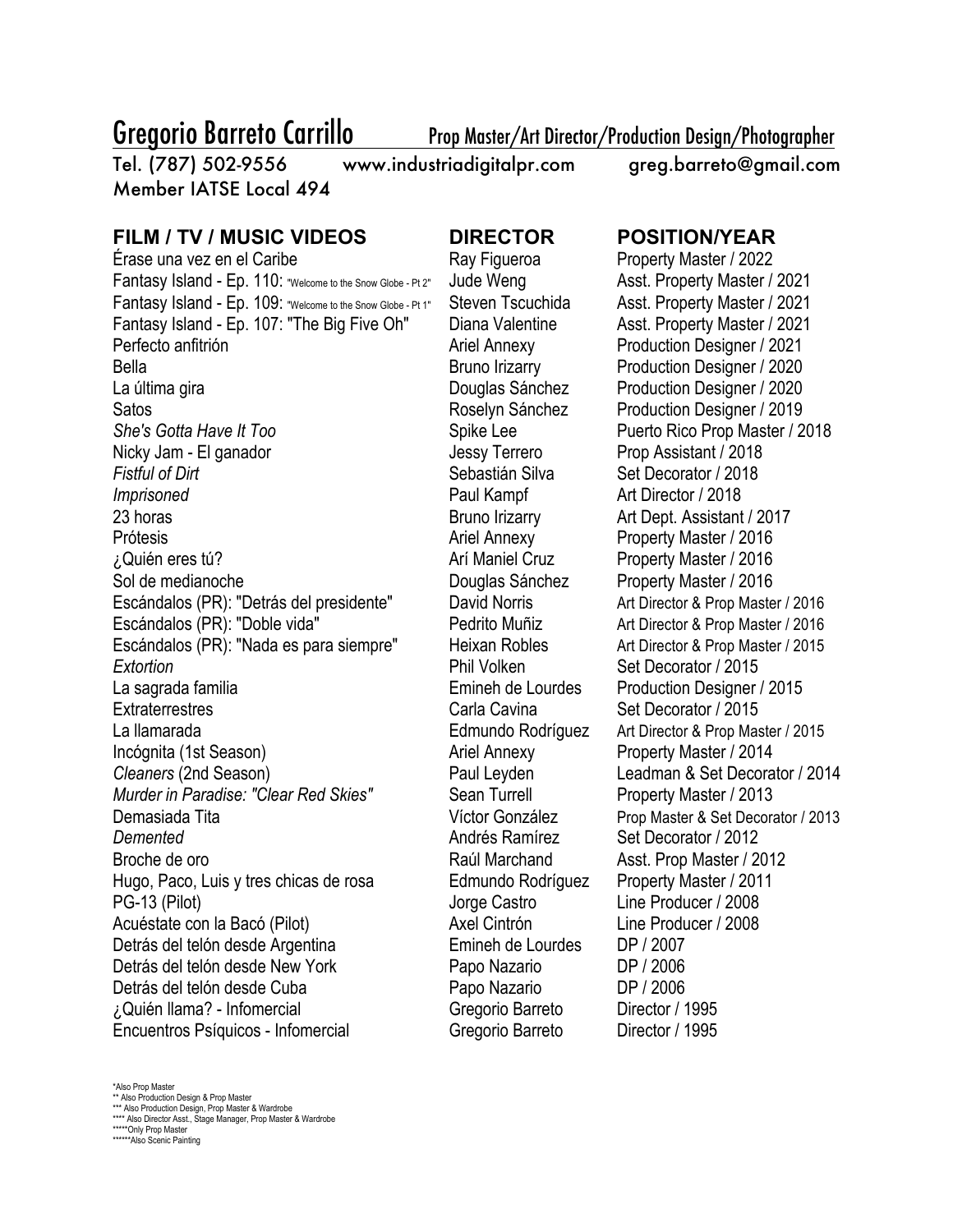Campamento Sin Paredes - Documentary Gregorio Barreto Director / 1993 La guagua aérea Luis Molina Casanova Prod. Assistant Intern / 1991

### **TV SPOTS & WEB DIRECTOR POSITION/YEAR**

Mueblerías Berríos - "Somos mucho más que muebles" Luis E. Rodíguez Art Director & Prop Master / 2021 DAA PR - "Jeep - Síguelo relax" Luis E. Rodíguez Art Director & Prop Master / 2021 Toyota *-* "Diversión" Luis E. Rodíguez Art Director & Prop Master / 2021 Ace *-* "Con Ace se les nota el brillo" Luis E. Rodíguez Art Director & Prop Master / 2021 *Burger King -* "Burrito mañanero 2" Luis E. Rodíguez Art Director & Prop Master / 2021 *Procter & Gamble - "Ace - Capsulas Covid"* Omar Mendoza Art Director & Prop Master / 2020 *Burger King -* "Más carne" Carlos De Jesús Art Director & Prop Master / 2020 Tukol - "Instinto de madre" Omar Mendoza Art Director & Prop Master / 2020 *Burger King -* "Burrito mañanero" Luis E. Rodíguez Art Director & Prop Master / 2020 Mopar - "Servicio" Luis E. Rodríguez Art Director & Prop Master / 2020 PROVIEN - "Scrabble" José Luis Baerga Art Director & Prop Master / 2019 *Burger King - "Chicken Strips"* Luis E. Rodíguez Art Director & Prop Master / 2019 *DAA PR - "Chrysler - Interview"* Albert Quiles Art Director & Prop Master / 2019 *The Oath - "EPK"* (2nd Season) EPK Prop Master / 2018 *Eden Esthetic* Dino Velvet / Photo Art Director & Prop Master / 2018 *The Oath - "EPK"* (1st Season) EPK Prop Master / 2017 Hyundai - "Muévete: Juan / María" Maleja Rodríguez Art Director / 2017 Start Up - "VR" Angel Manuel Soto Property Master / 2017 AT&T - "5" Jorge Rodríguez Art Director / 2016 Univisión PR & Galavisión - "*Christmas Promo*" Joel Colón Art Director / 2016 TransCita - "Lazo" "Están ahí" heixan Robles Art Director / 2016 Ariel - "El debate más limpio" de estableceu el Heixan Robles Art Director / 2016 Cheerios - "Mongo VS Crunchy" Pedrito Muñiz Art Director / 2015 Cheerios - "Medley Crunch Flash Mob" Heixan Robles Art Director / 2014 Claro - "Deportes" Jochi Melero Art Assistant / 2014 Humana Health Care - "Institucional" Tony Vera Producer / Asst. Director / 2004 Pfizer - "Día mundial del corazón" Tony Vera Producer / Asst. Director / 2004 Samy Salon Products - "Institucional" Tony Vera Producer / Asst. Director / 2004 Infinity Laser Center - "Perros" Tony Vera Producer / Asst. Director / 2003 Pfizer - "Día mundial del corazón" Tony Vera Producer / Asst. Director / 2003 Equal - "Esperando a mi bebé" Tony Vera Producer / Asst. Director / 2003 Herbal Essences - "Rizo" Tony Vera Producer / Asst. Director / 2003 Hydrience - "Fiebre de rojo" Tony Vera Producer / Asst. Director / 2001 JCPenney PR - "Institucional" "Navidad 2001" Tony Vera Producer / Asst. Director / 2001 Herbal Essences - "The Island" Tony Vera Producer / Asst. Director / 2000 Quaker - "Familia" Tony Vera Producer / Asst. Director / 2000 Sears PR - "Elementos" "Mainframe" "Belleza" Tony Vera Producer / Asst. Director / 2000 JCPenney PR - "Imagen" "*Holiday 2000"* Tony Vera Producer / Asst. Director / 2000 Sears PR - "Institucional" Tony Vera Producer / Asst. Director / 1999 Eye Center - "Nono Maldonado" "Luis Antonio" Tony Vera Producer / Asst. Director / 1999

\*Also Prop Master

\*\* Also Production Design & Prop Master

\*\*\* Also Production Design, Prop Master & Wardrobe \*\*\*\* Also Director Asst., Stage Manager, Prop Master & Wardrobe

- 
- \*\*\*\*\*Only Prop Master \*\*\*\*\*\*Also Scenic Painting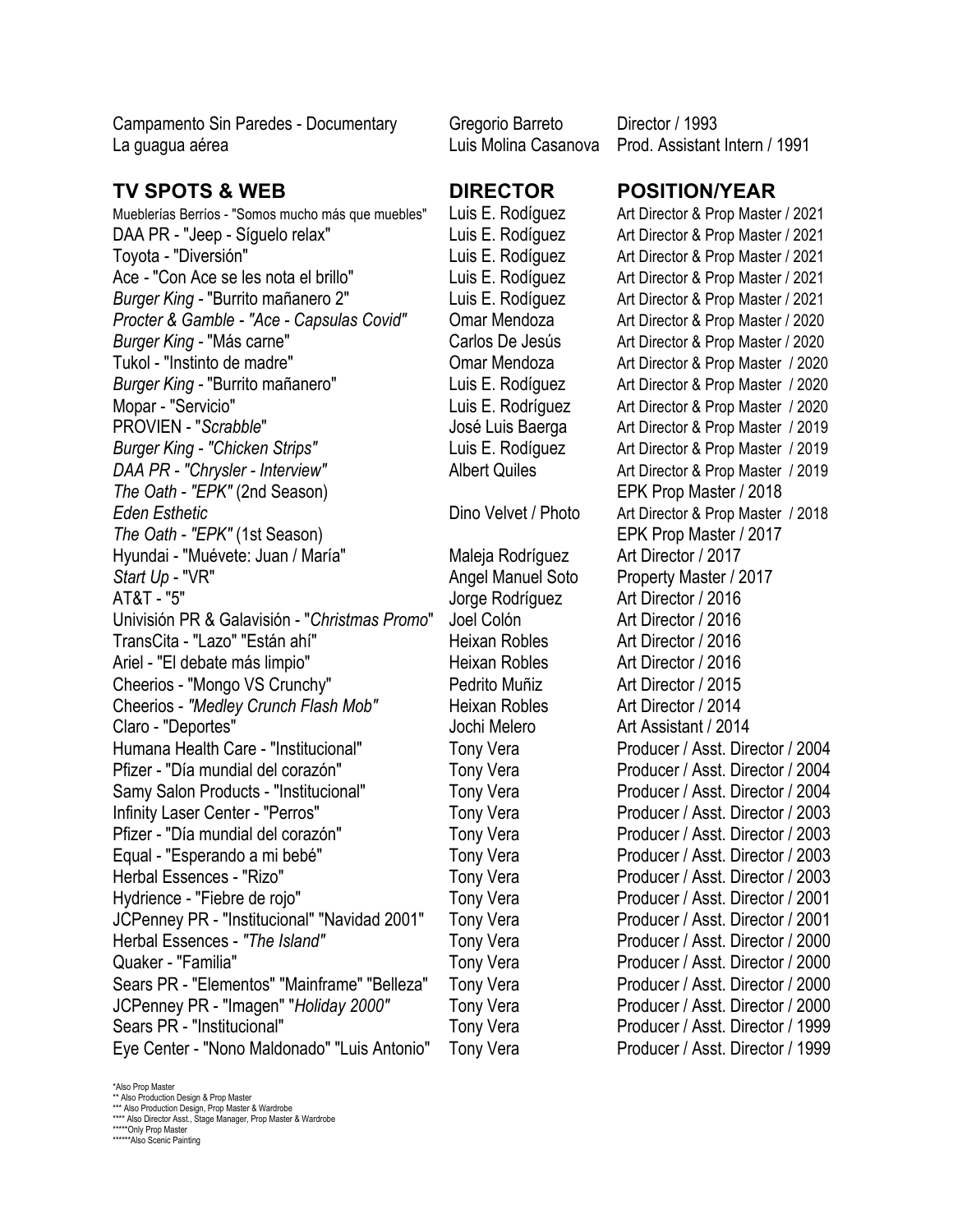Alianza PR sin drogas - "Hasta que se acabe" Tony Vera Producer / Asst. Director / 1999 Visine - "Rojo" Tony Vera Producer / Asst. Director / 1998 Desde el 89 / Glaxo Wellcome Tony Vera / Photo Producer / Art Director 1998 Alianza PR sin drogas - "Perros" "Pies" Gregorio Barreto Director & Editor / 1996 Morir de noche Gregorio Barreto Chinese Director & Editor / 1996 Alianza PR sin drogas - "Pégale duro" "Calzoncillo" William Teale Asst. Director / 1995 Estereotempo - "Juega el juego del jugo" Gregorio Barreto Director & Editor / 1995 Ofic. Asuntos de la Vejez - "Dale un lugar" Gregorio Barreto Director & Editor / 1995 Programa WIC - "Lactancia" Gregorio Barreto Director & Editor / 1995 Dept. Salud - "Adolescentes" "Familia" "Escuela" "Más fibra y menos grasa" Gregorio Barreto Director & Editor / 1995 Pampers - "Dra. Vizcarrondo" Manny Hernández Casting & Art Director / 1994 Ace - *"Doorstep Challenge"* 
and the contract contract **Casting Director / 1994** Ace - *"Expert Endorser from Grana"* Manny Hernández Set Decorator / 1994 Mr. Special - "Carreta" "Costillitas" Manny Hernández Asst. Director / 1994 Alianza PR sin drogas - "Cuento triste" "Lista de compras" "Ratonera" Manny Hernández Art Dir. & Asst. Director / 1994 Tropical Ice - "Libera la frescura" William Teale Production Asst. / 1993 Pinturas Lanco - "Toro" Manny Hernández Production Asst. / 1993 Celulares Telefónica - "Relevo" William Teale Asst. Director / 1993

Tanto Blues - Claire Delic **Maleja Rodríguez** Art Director / 2020 Cartas sobre la mesa - Mucho Manolo Morela Giordana Art Director / 2019 ¿Quién sabe? - Natti Natasha Daniel Durán Art Director & Prop Master / 2018 Tocando el cielo - Sie7e Ariel Annexy Art Director / 2014 Búscame - Grupo Tala **Gregorio Barreto** Director / 2006 Debo hacerte saber - Julián Tony Vera Producer / Co-Director / 2000 Es pesimismo nada más - Gabriel Ferri Tony Vera Asst. Director / 1998 Cuando tu te fuiste - Saned Rivera Tony Vera Tony Vera Asst. Director / 1997 Se necesitan más - Domingo Quiñones Manny Hernández Concept & Asst. Director / 1994 Si yo vuelvo a encontrarla - Tony Vega William Teale Concept & Asst. Director / 1994 ¿Cuándo parará la lluvia? - Johnny Rivera Manny Hernández Set Decorator & Asst. Director /1993

### **THEATER SET DESIGNER DIRECTOR VENUE/YEAR**

Cómetelo despacito... Emineh de Lourdes Braulio Castillo Theater, PR / 2019 El fantasma de mi ex (Blithe Spirit) Axel Cintrón Fine Arts Center, PR / 2020 Hasta que los zombies nos separen Emineh de Lourdes Braulio Castillo Theater, PR / 2019 Barrio arriba, Barrio abajo **Aidita Encarnación** Fine Arts Center, PR / 2019 El préstamo (El crédito)\* Axel Cintrón Braulio Castillo Theater, PR / 2019 La charca<sup>\*</sup> The Caguas Fine Arts Ct, PR / 2019 Soy más que un par de tetas Gary Homs Tapia Theater, PR / 2019 Entre tú y yo **Election Castillo Theater, PR / 2019** Gary Homs Braulio Castillo Theater, PR / 2019 Gorda *(Fat Pig)* **Axel Cintrón** Fine Arts Center, PR / 2019

\*Also Prop Master \*\* Also Production Design & Prop Master \*\*\* Also Production Design, Prop Master & Wardrobe \*\*\*\* Also Director Asst., Stage Manager, Prop Master & Wardrobe \*\*\*\*\*Only Prop Master \*\*\*\*\*\*Also Scenic Painting

### **MUSIC VIDEOS DIRECTOR POSITION/YEAR**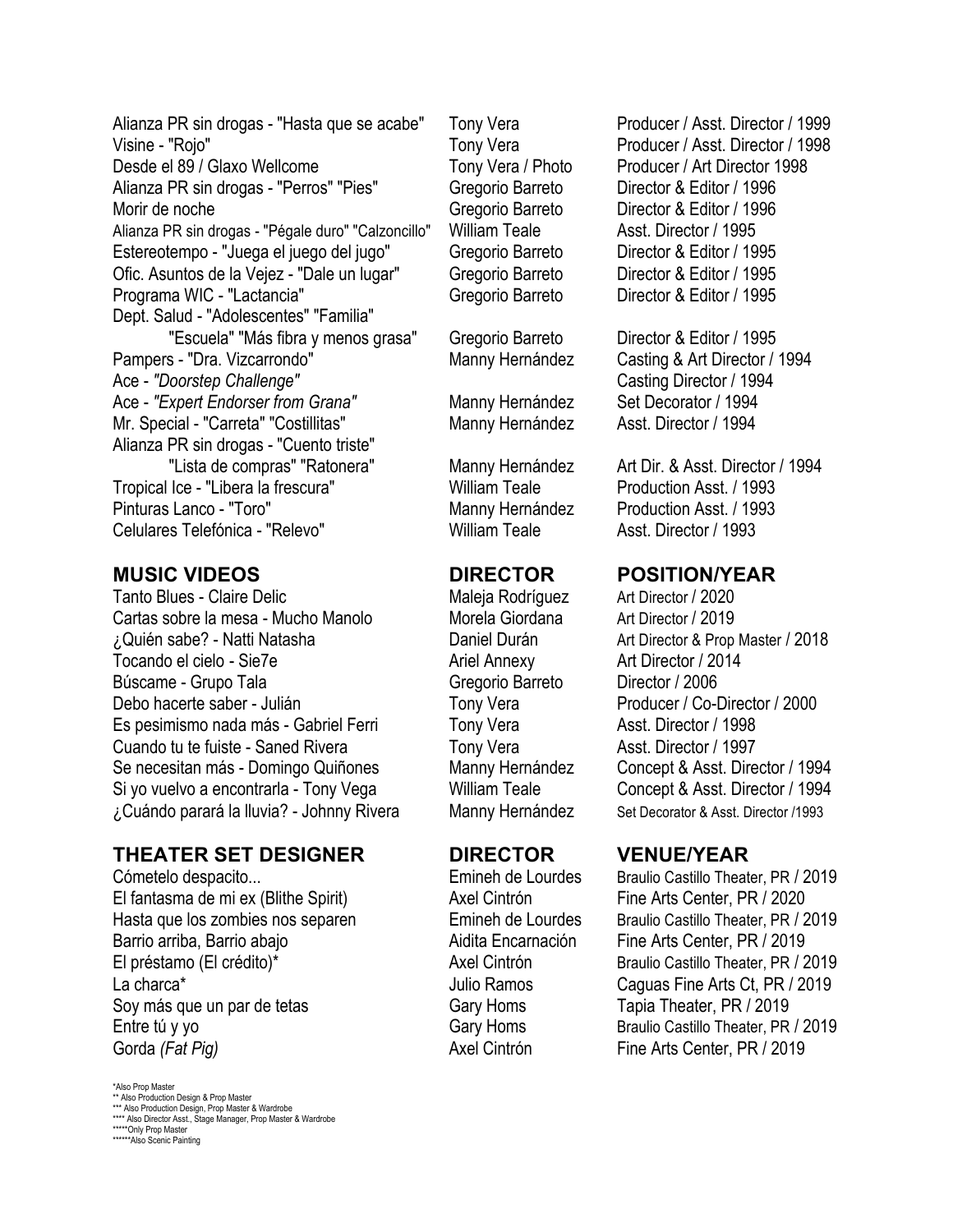Rumores *(Rumors)* Gilberto Valenzuela Fine Arts Center, PR / 2019 Noche de travesuras Emineh de Lourdes Fine Arts Center, PR / 2019 Idiota Omar Torres Victoria Espinosa Theater, PR / 2019 Marido de ida y vuelta\* Lynnette Salas Coribantes Theater, PR / 2019 Las verdaderas housewives de Puerto Rico 2019 Albert Rodríguez Fine Arts Center, PR / 2019 Divina prostituta **Example 2019** Gary Homs Fine Arts Center, PR / 2019 Teatro Breve en el Choliseo Mikephillippe Oliveros José M. Agrelot Coliseum / 2018 Las sabrosas **Albert Rodríguez** Fine Arts Center, PR / 2018 Secretos de las soccer moms *(Secrets of a Soccer Mom)*\* Emineh de Lourdes Fine Arts Center, PR / 2018 Terribles mentiras blancas *(Clever Little Lies)* Axel Cintrón Fine Arts Center, PR / 2018 Rotterdam Lynnette Salas Coribantes Theater, PR / 2018 Puesta pa'l problema Emineh de Lourdes Fine Arts Center, PR / 2018 La apuesta *(Ripcord)* José Gilberto Molinari Fine Arts Center, PR / 2018 Hijas de su madre Agustín Rosario Fine Arts Center, PR / 2018 Tierra mía Aidita Encarnación Fine Arts Center, PR / 2018 Sin los maridos *(The Dixie Swim Club)* Axel Cintrón Fine Arts Center, PR / 2017 30 días sin tí\* Lynnette Salas Coribantes Theater, PR / 2017 El inconveniente (100 m<sup>2</sup>) Ismanuel Rodríguez Braulio Castillo Theater, PR / 2017 Sinvergüenza Emineh de Lourdes Fine Arts Center, PR / 2017 8 mujeres sospechosas *(Huit femmes)* Ismanuel Rodríguez Fine Arts Center, PR / 2017 Cancún Albert Rodríguez Fine Arts Center, PR / 2017 Cena entre amigos *(Dinner with Friends)* Emineh de Lourdes Braulio Castillo Theater, PR / 2017 De manicomio *(Beyond Therapy)\** Emineh de Lourdes Tapia Theater, PR / 2017 El buho y la gatita *(The Owl & the Pussycat)* Dean Zayas Fine Arts Center, PR / 2017 Yo quiero ser famosa *(I Ought to be in Pictures)* Jorge Castro Fine Arts Center, PR / 2017 Soy buena pero no sirvo Emineh de Lourdes Fine Arts Center, PR / 2016 El préstamo (El crédito)\* Axel Cintrón Fine Arts Center, PR / 2016 ¿Quién carajo es Guadalupe? (Cuando él es Guadalupe)\* Albert Rodríguez Tapia Theater, PR / 2016 La actriz *(The Actress)*\* Axel Cintrón Fine Arts Center, PR / 2016 Chicas de calendario *(Calendar Girls)* Emineh de Lourdes Fine Arts Center, PR / 2016 La mujer injodible Emineh de Lourdes Fine Arts Center, PR / 2015 Casa de mujeres Emineh de Lourdes Fine Arts Center, PR / 2015 María Emineh de Lourdes Fine Arts Center, PR / 2015 Peste a macho\* Tapia Theater, PR / 2015 La cantante calva *(The Bald Soprano)* Emineh de Lourdes Coribantes Theater, PR / 2015 Una perra llamada Sylvia *(Sylvia)* Emineh de Lourdes Fine Arts Center, PR / 2015 Aquí vamos de nuevo *(Chapter Two)\** José Gilberto Molinari Fine Arts Center, PR / 2015 Las verdaderas housewives de Puerto Rico Albert Rodríguez Fine Arts Center, PR / 2015 Dame like en feisbuk **Albert Rodríguez** Caguas Fine Arts Ct, PR / 2014 La perra *(The Little Dog Laughed)\** Emineh de Lourdes Coribantes Theater, PR / 2014 Hasta que los zombies nos separen\* Emineh de Lourdes Fine Arts Center, PR / 2014 Ellas sin sus maridos *(The Dixie Swim Club)* Axel Cintrón Fine Arts Center, PR / 2014 La zorra *(The Fox)\*\** Emineh de Lourdes Coribantes Theater, PR / 2014 Las sabrosas del caribe **Dean Zayas** Fine Arts Center, PR / 2014

\*Also Prop Master \*\* Also Production Design & Prop Master \*\*\* Also Production Design, Prop Master & Wardrobe \*\*\*\* Also Director Asst., Stage Manager, Prop Master & Wardrobe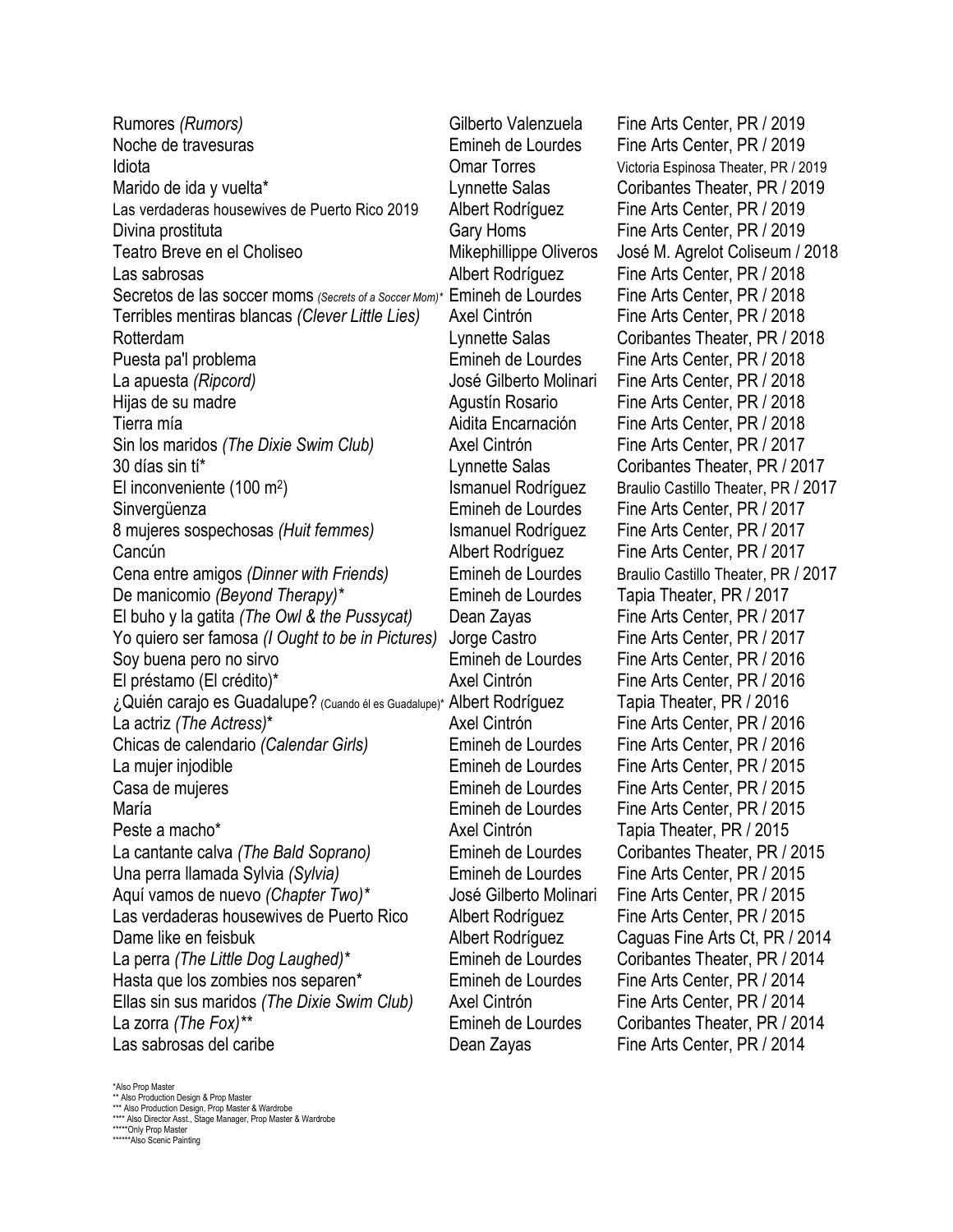De pata negra Emineh de Lourdes Fine Arts Center, PR / 2014 La esposa, el amigo, la hija y el cuernú<sup>\*</sup> José Gilberto Molinari Tapia Theater, PR / 2014 Dos perras sin refugio Axel Cintrón Tapia Theater, PR / 2013 *A Wrinkle in Time\** Gary Homs Fine Arts Center, PR / 2013 La sagrada familia\*\*\* Emineh de Lourdes Coribantes Theater, PR / 2013 Verano, verano\*\* Dean Zayas Fine Arts Center, PR / 2013 Los soles truncos Dean Zayas UPR Theater, PR / 2013 The Giver<sup>\*\*</sup> The Giver<sup>\*\*</sup> Gary Homs Fine Arts Center, PR / 2012 Monólogos de bollería fina\*\*\* Emineh de Lourdes Coribantes Theater, PR / 2012 Fantasía Boricua\*\* Roberto Ramos-Perea Fine Arts Center, PR / 2012 Vigilantes del planeta: Misión: Los números\*\* Gary Homs Fine Arts Center, PR / 2012 No te vistas que no vas *(Don't Dress for Dinner)*<sup>\*</sup> Axel Cintrón Tapia Theater, PR / 2012 Jóvenes.com - La fuga\* Emineh de Lourdes Fine Arts Center, PR / 2012 Reinas *(The Temperamentals)*\*\*\* Albert Rodríguez Coribantes Theater, PR / 2011 Caos íntimo *(Intimate Chaos)\*\*\** Emineh de Lourdes Coribantes Theater, PR / 2011 *Menage a trois (Blowing Whistles)\*\*\** Emineh de Lourdes Coribantes Theater, PR / 2010 El Proyecto Laramie *(Laramie Project)\*\*\** Emineh de Lourdes Coribantes Theater, PR / 2010 Más allá de ti<sup>\*\*\*\*</sup> The Territorium Roberto Ramos-Perea Guaynabo Fine Arts Ct, PR / 1997

## **THEATER PROP & SET DEC. DIRECTOR VENUE/YEAR**

**The Sound of Music Fine Arts Center, PR / 2021** *In the Heights - PR* Marcos Santana José M. Agrelot Coliseum / 2021 *Cinderella* Gil René Fine Arts Center, PR / 2019 *Fur* **Elena Araoz Next Door NYTW, NY / 2019** *Coppelia* Vanessa Vachier Fine Arts Center, PR / 2019 *Fiddler on the Roof* Mons. Willie Peña/Idamaly Jiménez Fine Arts Center, PR / 2019 **Beauty and the Beast** Mons. Willie Peña/Idamaly Jiménez Fine Arts Center, PR / 2018 *La fille mal gardée* Nahir Medina Fine Arts Center, PR / 2018 *Mamma Mía* **Gil René Rodríguez** Fine Arts Center, PR / 2018 Borikén **The Arts Center, PR / 2017** Tomás Rodríguez Fine Arts Center, PR / 2017 *Sister Act* Gilberto Valenzuela Fine Arts Center, PR / 2017 Mariano Rivas es mío (Jardín de otoño) Ismanuel Rodríguez Fine Arts Center, PR / 2016 El rey de los buenos Joselo Arroyo Fine Arts Center, PR / 2016 Mujeres en el baño (Baño de damas)\*\*\*\*\* Gilberto Valenzuela Fine Arts Center, PR / 2016 Miércoles de ceniza **Myrna Casas** Francisco Arriví Theater, PR /2016 **Red Red Red Red Red Red Red Red Red Red Red Red Red Red R***R* **R R R R R R R R** *R R R R R R R R R R R n n n Man of La Mancha* Edgar García UPR Theater, PR / 2015 Código LATE **Axel Cintrón** Fine Arts Center, PR / 2014 *The Sound of Music* Edgar García UPR Theater, PR / 2014 Las chicas del beauty **Roberto Ramos-Perea** Fine Arts Center, PR / 2014 Venus en piel *(Venus in Fur)* José Gilberto Molinari Fine Arts Center, PR / 2013 ONU\*\*\*\*\* The Arts Center, PR / 2013 Juntilla peligrosa Gilberto Valenzuela Fine Arts Center, PR / 2013

Axel Cintrón **Fine Arts Center, PR / 2013** 

\*Also Prop Master \*\* Also Production Design & Prop Master

\*\*\* Also Production Design, Prop Master & Wardrobe \*\*\*\* Also Director Asst., Stage Manager, Prop Master & Wardrobe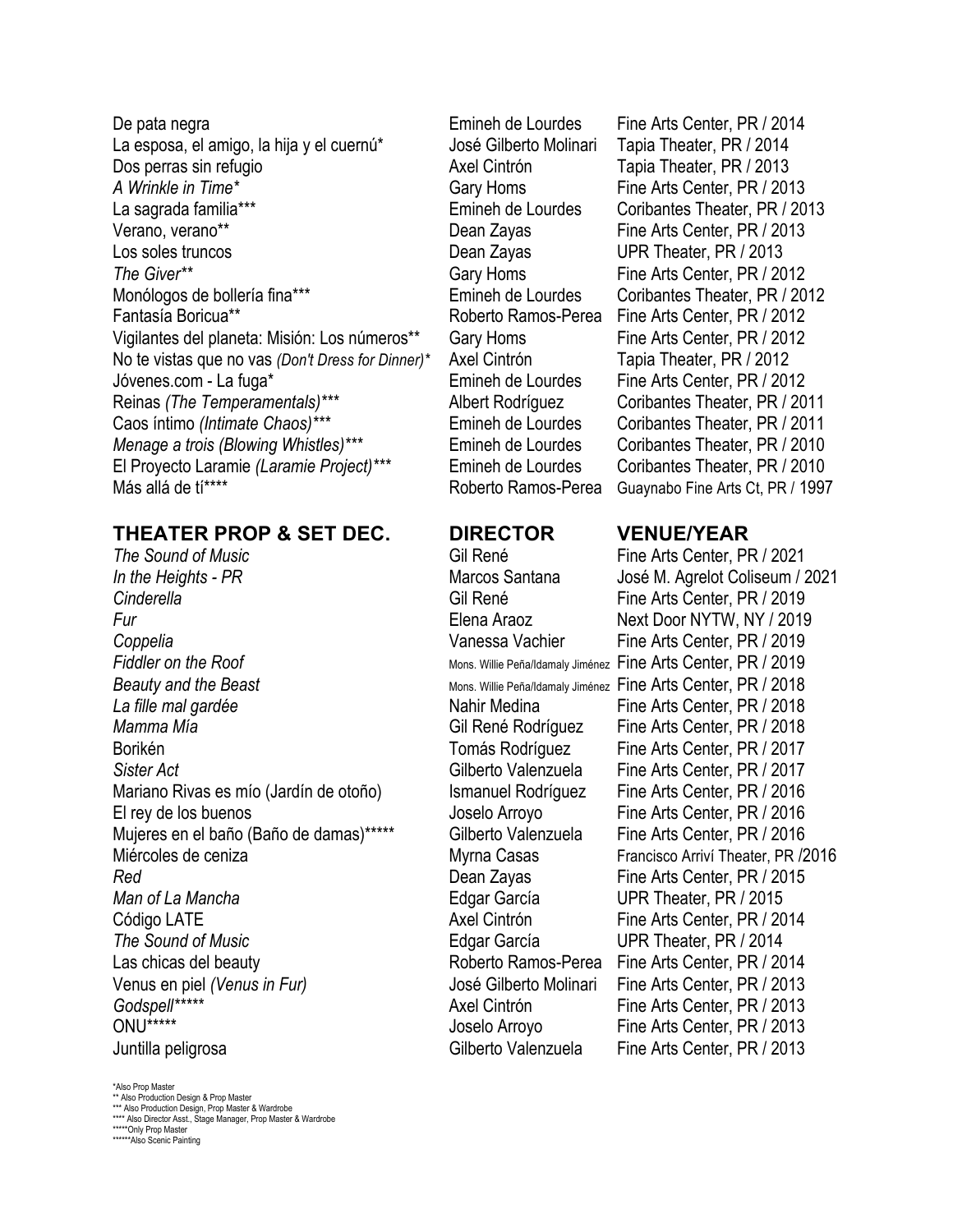*La cage aux folles* Gilberto Valenzuela Fine Arts Center, PR / 2013 A oscuras *(Black Comedy)* Gilberto Valenzuela Tapia Theater, PR 2012 ¿Qué tu miras? *(Wrong Window)* Emineh de Lourdes Fine Arts Center, PR / 2012 Con la mano en el pecho  $\overline{A}$  Axel Cintrón Fine Arts Center, PR / 2012 La mujer de los dos (LUV)\*\*\*\*\* Cristina Soler Fine Arts Center, PR / 2012 Fabuloso Gilberto Valenzuela Fine Arts Center, PR / 2012 Cocinando con las brujas *(Kitchen Witches)* Gilberto Valenzuela Fine Arts Center, PR / 2011 Hansel & Gretel **Hansel & Gretel** Joselo Arroyo Fine Arts Center, PR / 2011 Jóvenes.com Remix Emineh de Lourdes Fine Arts Center, PR / 2011 **Boeing Boeing Gilberto Valenzuela** Fine Arts Center, PR / 2011 La pasión según Antígona Pérez<sup>\*\*\*\*\*</sup> Gilberto Valenzuela Fine Arts Center, PR / 2011 Se jod\*& la boda *(Perfect Wedding)* Emineh de Lourdes Fine Arts Center, PR / 2011 El cuerpo perfecto *(The Good Body)* Lynnette Salas Fine Arts Center, PR / 2011 *Killer Joe* Gilberto Valenzuela Fine Arts Center, PR / 2011 Vigilantes del planeta Gary Homs Fine Arts Center, PR / 2011 Espíritu burlón *(Blithe Spirit)* Vicente Castro Francisco Arriví Theater, PR /2011 El Ritz *(The Ritz)* Axel Cintrón Fine Arts Center, PR / 2010 **Bug** Emineh de Lourdes Fine Arts Center, PR / 2010 Animaladas **Animaladas** Joselo Arroyo Fine Arts Center, PR / 2010 Hair\*\*\*\*\* Yinoelle Colón Tapia Theater, PR 2010 40 razones para amar los 40\*\*\*\*\* Axel Cintrón Caguas Fine Arts Ct, PR / 2010 Barrio arriba, barrio abajo **Axel Cintrón** Fine Arts Center, PR / 2010 Por delante y por detrás *(Noises Off)* Gilberto Valenzuela Fine Arts Center, PR / 2010 El legado de Shakespeare **Albert Rodríguez** Fine Arts Center, PR / 2010 La Traviata Gilberto Valenzuela Fine Arts Center, PR / 2010 El principe que todo lo aprendió en los libros Roberto Ramos-Perea Fine Arts Center, PR / 2010 Jóvenes.com II - La secuela **Emineh de Lourdes** Fine Arts Center, PR / 2010 Agujero negro *(Rabbit Hole)* Emineh de Lourdes Francisco Arriví Theater, PR /2010 Puerto Rico... ¡Fuá! Cintrón Axel Cintrón Tapia Theater, PR 2009 El patito feo\*\*\*\*\* The Arts Center, PR / 2009 Jonás y la ballena Joselo Arroyo Fine Arts Center, PR / 2009 La reina de belleza de Leenane <sub>(Beauty Queen of Leenane)</sub> Emineh de Lourdes Fine Arts Center, PR / 2009 Jóvenes.com Emineh de Lourdes Fine Arts Center, PR / 2009 ¡¿Qué invento!? Joselo Arroyo Guaynabo Fine Arts Ct, PR / 2009 Jimmy & Steve *(A Beautiful Thing)* Joselo Arroyo Francisco Arriví Theater, PR /2009 El arca de Noé Joselo Arroyo Caguas Fine Arts Ct, PR / 2009 Unidos en mártir-monio\*\*\*\*\* <br>Axel Cintrón Fine Arts Center, PR / 2009 El diario de Ana Frank *(The Diary of Anne Frank)* Emineh de Lourdes Caguas Fine Arts Ct, PR / 2008 La peineta colorada Joselo Arroyo Caguas Fine Arts Ct, PR / 2008 Todo o nada\*\*\*\*\* The Casas Caguas Fine Arts Ct, PR / 2008 Divorciadas, evangélicas y vegetarianas Joselo Arroyo Francisco Arriví Theater, PR /2008 La profesión de la Sra. Warren *(Mrs. Warren's Profession)* \*\*\*\*\* Emineh de Lourdes Francisco Arriví Theater, PR /2008 La muerte y la doncella Emineh de Lourdes Francisco Arriví Theater, PR /2008

Axel Cintrón Fine Arts Center, PR / 2011

\*Also Prop Master \*\* Also Production Design & Prop Master

\*\*\* Also Production Design, Prop Master & Wardrobe \*\*\*\* Also Director Asst., Stage Manager, Prop Master & Wardrobe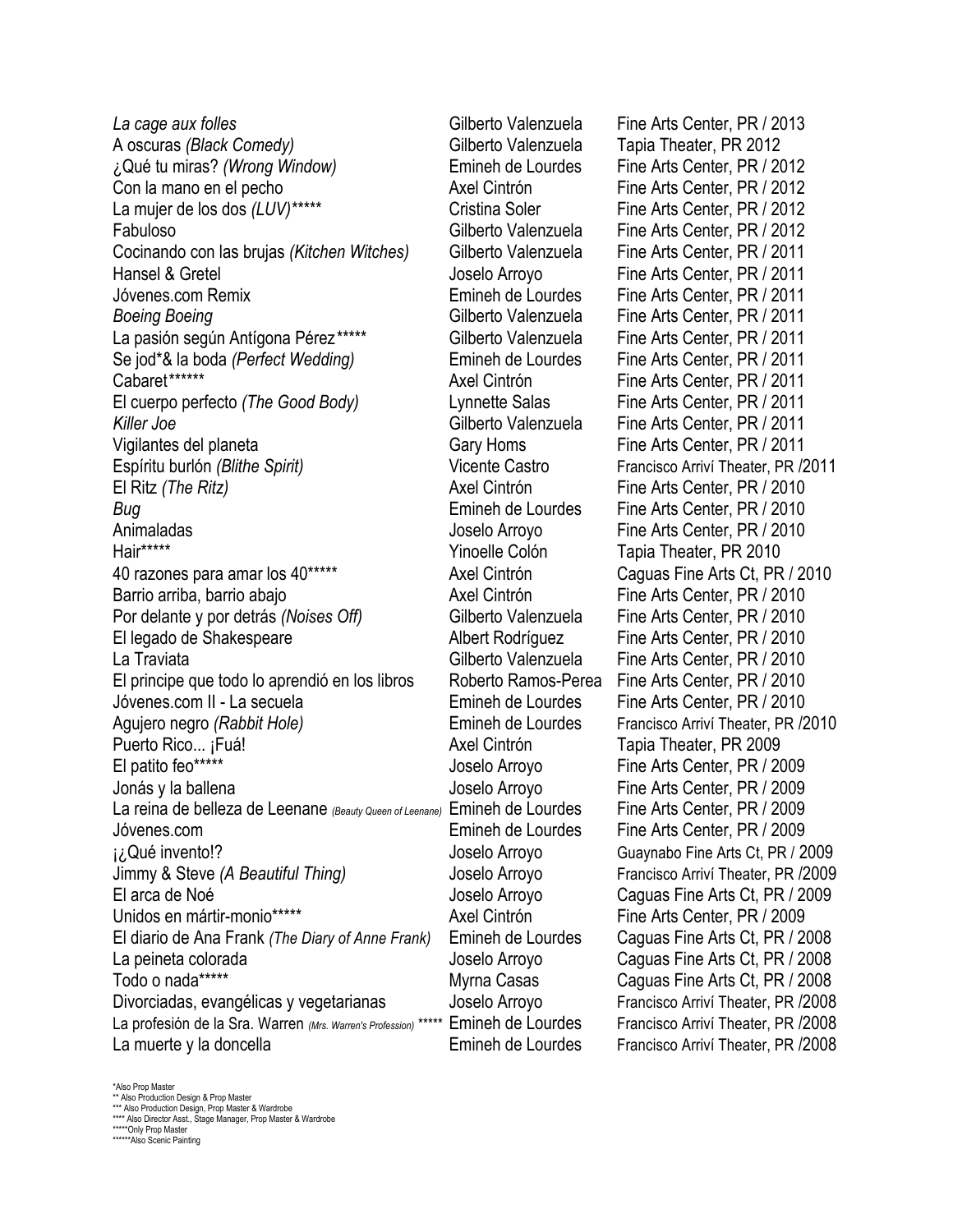El baúl de las tradiciones Emineh de Lourdes Guaynabo Fine Arts Ct, PR / 2008 Ese pobre lechón Axel Cintrón Caguas Fine Arts Ct, PR / 2008 Only Visuals Production Los martes a la una *(Halpern & Johnson)* Gilberto Valenzuela Fine Arts Center, PR / 2007 Tiempo muerto **Roberto Ramos-Perea** Caguas Fine Arts Ct, PR / 2007 Los músicos de Bremen *(Town Musicians of Bremen)* Joselo Arroyo Caguas Fine Arts Ct, PR / 2007 Mi terruño Emineh de Lourdes Guaynabo Fine Arts Ct, PR / 2007 Maldito árbol tropical *(Tropical Tree)* Emineh de Lourdes Francisco Arriví Theater, PR /2007 La pareja dispareja *(The Odd Couple)* Gilberto Valenzuela Fine Arts Center, PR / 2006 María Emineh de Lourdes Fine Arts Center, PR / 2006 Los exploradores 2 - El sistema solar Gary Homs Guaynabo Fine Arts Ct, PR / 2006 El cantar del Mío Cid - El musical Emineh de Lourdes Guaynabo Fine Arts Ct, PR / 2006 Aquí no paga nadie **Emineh de Lourdes** Fine Arts Center, PR / 2006 La resaca Roberto Ramos-Perea Guaynabo Fine Arts Ct, PR / 2006 Isla cerrera Roberto Ramos-Perea Guaynabo Fine Arts Ct, PR / 2005 Don Quijote de la locura Donne Luis Ramos Escobar Fine Arts Center, PR / 2005 Club de solteros Albert Rodríguez Francisco Arriví Theater, PR /2005 La boda perfecta *(Perfect Wedding)* Emineh de Lourdes Fine Arts Center, PR / 2005 Las aventuras de Cristobalito Colón Gary Homs Guaynabo Fine Arts Ct, PR / 2005 La canción verde **Emineh de Lourdes** Guaynabo Fine Arts Ct, PR / 2005 El Josco Roberto Ramos-Perea Guaynabo Fine Arts Ct, PR / 2005 ¡Ndito, tan bueno que era! Carlos Ferrari Fine Arts Center, PR / 2005 Los exploradores Gary Homs Guaynabo Fine Arts Ct, PR / 2005 Grace & Glorie **Emineh de Lourdes** Coribantes Theater, PR / 2005<br>
iQué trio! (Tres)\*\*\*\*\*<br>
Albert Rodríguez Fine Arts Center, PR / 2005 Populoso cuenta la historia de la hormiga y la cigarra Joselo Arroyo Tapia Theater, PR 2004 La llamarada **Roberto Ramos-Perea** Guaynabo Fine Arts Ct, PR / 2004 Las mujeres de Lorca **Interpretata Las Arts Center, PR** / 2004 Hasta que la muerte nos separe Roberto Ramos-Perea Tapia Theater, PR 2004 Tuya siempre, Julita **Roberto Ramos-Perea** Puerto Rico Athenaeum, 2004 Las amantes pasan el año nuevo solas Roberto Ramos-Perea Tapia Theater, PR 2004 Pasajeros a bordo **Roberto Ramos-Perea** Tapia Theater, PR 2003 Besos de fuego **Roberto Ramos-Perea** Puerto Rico Athenaeum, 2002 Agrándame ese combo **Roberto Ramos-Perea** Tapia Theater, PR 2002 El trovador **El trovador** Roberto Ramos-Perea Guaynabo Fine Arts Ct, PR / 2002 Gibrán Roberto Ramos-Perea Puerto Rico Athenaeum, 2001 Mesías - La seguna venida Frankie García Puerto Rico Athenaeum, 2001 DramaSutra Roberto Ramos-Perea Fine Arts Center, PR / 2001 ¿Quién le teme a Virginia Woolf? Fernando Aguilú Puerto Rico Athenaeum, 2001 Doña Bárbara **Roberto Ramos-Perea** Fine Arts Center, PR / 2000 Romeo & Jeannette **Roberto Ramos-Perea** Tapia Theater, PR 2000 ¡Hombres necios! (La secreta amistad de Juana y Dorotea) Roberto Ramos-Perea Fine Arts Center, PR / 1999 Avatar **Avatar** Roberto Ramos-Perea Puerto Rico Athenaeum, 1999

Así nació la nación... el gran secreto Axel Cintrón Caguas Fine Arts Ct, PR / 2008

Albert Rodríguez Fine Arts Center, PR / 2005

\*Also Prop Master

\*\* Also Production Design & Prop Master

\*\*\* Also Production Design, Prop Master & Wardrobe \*\*\*\* Also Director Asst., Stage Manager, Prop Master & Wardrobe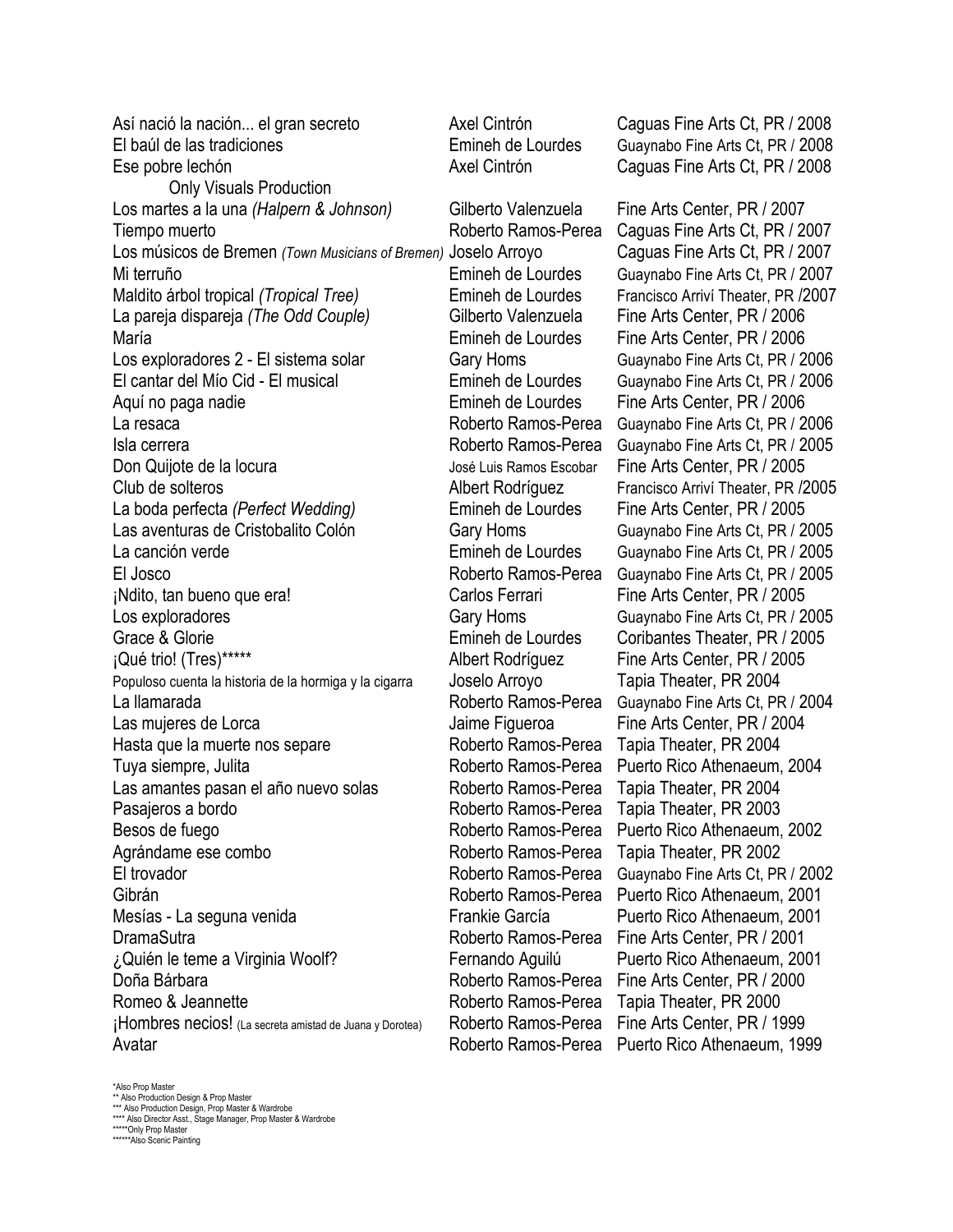Morir de noche **Roberto Ramos-Perea** Fine Arts Center, PR / 1996<br>
Pulgarcito **Roberto Concepción** Wometco Cinemas / 1991 Ernesto Concepción Wometco Cinemas / 1991

# **FASHION & COMMERCIAL PHOTOGRAPHER - INDUSTRIA DIGITAL**

| <b>AD/CLIENT</b>                                | <b>AGENCY</b>       | <b>YEAR</b> |
|-------------------------------------------------|---------------------|-------------|
| <b>Insert Holidays / JCPenney</b>               | Arteaga & Arteaga   | 2021        |
| <b>Insert Mothers &amp; Fathers / JCPenney</b>  | Arteaga & Arteaga   | 2021        |
| <b>Insert Holidays / JCPenney</b>               | Arteaga & Arteaga   | 2020        |
| Tornado / "Lolo Bond"                           | Tornado             | 2020        |
| <b>Insert Holidays / JCPenney</b>               | Arteaga & Arteaga   | 2019        |
| Satos                                           |                     | 2019        |
| Insert Mothers & Fathers / JCPenney             | Arteaga & Arteaga   | 2019        |
| <b>Insert Holidays / JCPenney</b>               | Arteaga & Arteaga   | 2018        |
| <b>Insert Fathers / JCPenney</b>                | Arteaga & Arteaga   | 2018        |
| <b>Product Shots Holidays / JCPenney</b>        | Arteaga & Arteaga   | 2017        |
| Insert Mothers & Fathers / JCPenney             | Arteaga & Arteaga   | 2017        |
| <b>Insert Fathers &amp; Holidays / JCPenney</b> | Arteaga & Arteaga   | 2016        |
| Voces / Prod. Quintecento                       |                     | 2014        |
| Hay que moverse / Instituto de Banca            | Arco Publicidad     | 2013        |
| La cage aux folles / Prod. Tamima               |                     | 2013        |
| José Miguel Agrelot Coliseum - Staff & Venue    |                     | 2013        |
| Juntilla peligrosa / Prod. Tamima               |                     | 2013        |
| Demasiada Tita / Prod. Tamima                   |                     | 2013        |
| La sagrada familia / Re-evolución               |                     | 2013        |
| Fugitivas del desierto / Re-evolución           |                     | 2013        |
| Código LATE / Teatro Caribeño                   |                     | 2013        |
| Carlos McConnie - Gillette / Procter & Gamble   | De La Cruz & Asocs. | 2012        |
| Godspell / Teatro Caribeño                      |                     | 2012        |
| A Wrinkle in Time / Teatro Caribeño             |                     | 2012        |
| Fantasía boricua / Teatro Caribeño              |                     | 2012        |
| Dept. Turismo Caguas                            | <b>MAAG Web</b>     | 2012        |
| Sink - Dawn / Procter & Gamble                  | De La Cruz & Asocs. | 2011        |
| José Miguel Agrelot Coliseum - Staff & Venue    |                     | 2011        |
| Reinas / Re-evolución                           |                     | 2011        |
| Los desertores / Re-evolución                   |                     | 2011        |
| Cabaret / Prod. Tamima                          |                     | 2011        |
| A oscuras / Prod. Tamima                        |                     | 2011        |
| Frances Lizette / Revista MACS                  |                     | 2011        |
| Tiempo muerto / Teatro Caribeño                 |                     | 2011        |
| La casa de Bernarda Alba / Teatro Círculo       |                     | 2011        |
| Magnolias de acero / Prod. Lolyn Paz            |                     | 2011        |
| The Giver / Teatro Caribeño                     |                     | 2011        |
| Detrás del telón / Corp. Teatro Latino          |                     | 2011        |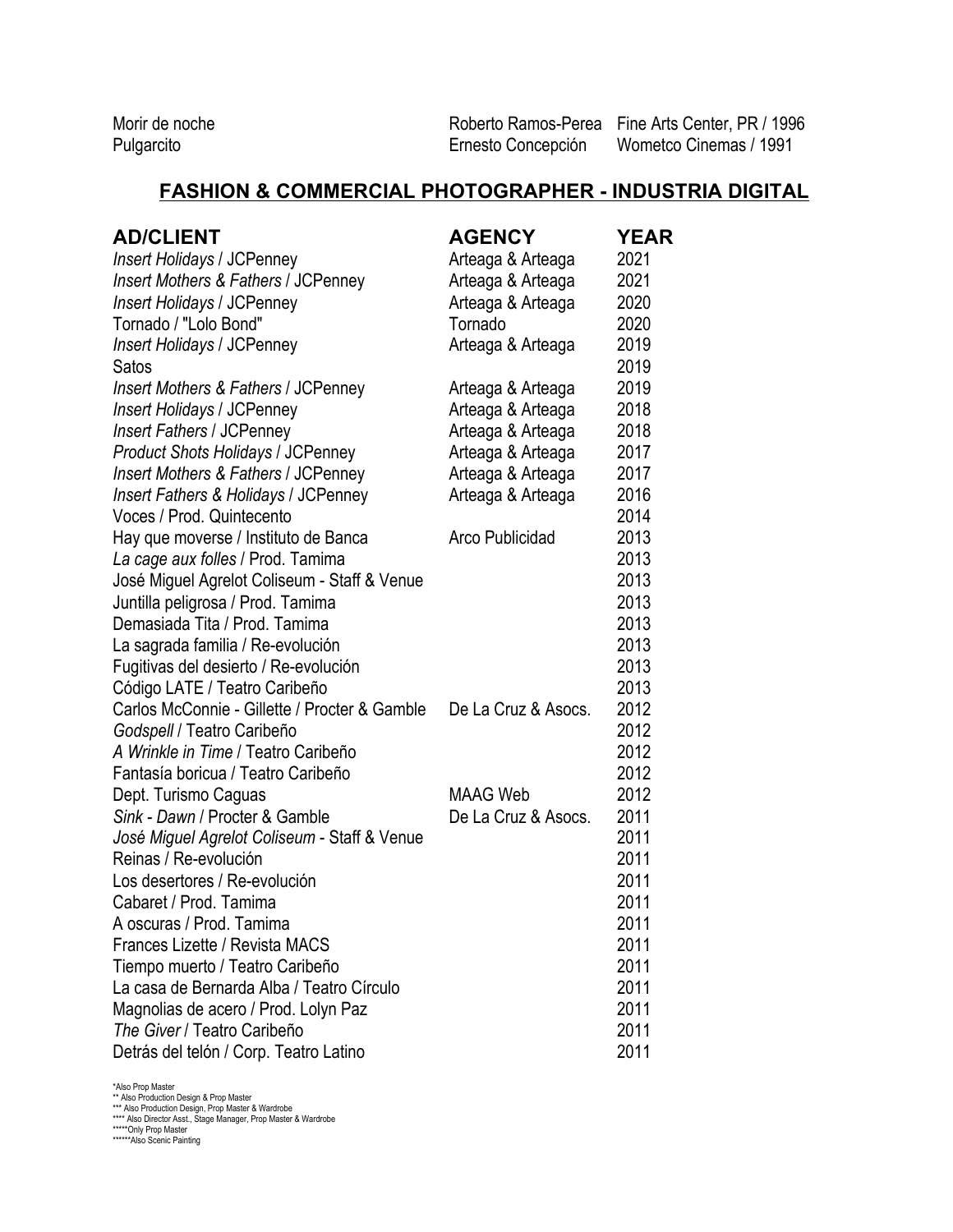| La mujer de los dos / Corp. Teatro Latino                          |                     | 2011 |
|--------------------------------------------------------------------|---------------------|------|
| Los martes a la una / Corp. Teatro Latino                          |                     | 2011 |
| Guerreras - Crystal Light / Kraft                                  | De La Cruz & Asocs. | 2010 |
| Capas - Dawn / Procter & Gamble                                    | De La Cruz & Asocs. | 2010 |
| Jorge Castro - Dove Men / Procter & Gamble                         | De La Cruz & Asocs. | 2010 |
| Por delante y por detrás / Prod. Tamima                            |                     | 2010 |
| Boeing Boeing / Prod. Tamima                                       |                     | 2010 |
| Cocinando con las brujas / Teatro Caribeño                         |                     | 2010 |
| Las aventuras de Cristobalito Colón / Teatro Caribeño              |                     | 2010 |
| El principe que todo lo aprendió en los libros / Teatro Caribeño   |                     | 2010 |
| Product Shots - Tang / Kraft                                       | De La Cruz & Asocs. | 2010 |
| José Miguel Agrelot Coliseum - Staff & Venue                       |                     | 2010 |
| Nine / Arts Comité de Producciones                                 |                     | 2010 |
| Hansel & Gretel / Corp. Teatro Latino                              |                     | 2010 |
| Mr. Bayamón PR 2010 Official Photos                                |                     | 2010 |
| Mayra S. Mutt                                                      |                     | 2009 |
| Tang Product Shots / Kraft                                         | De La Cruz & Asocs. | 2009 |
| El patito feo / Prod. Alfonsina                                    |                     | 2009 |
| Jóvenes.com / Prod. Alfonsina                                      |                     | 2009 |
| El legado de Shakespeare / Corp. Teatro Latino                     |                     | 2009 |
| i¿Qué invento!? / Corp. Teatro Latino                              |                     | 2009 |
| Celular & Convertible - Crystal Light / Kraft                      | De La Cruz & Asocs. | 2009 |
| No seremos felices, pero estamos casadas / Prod. Contraparte       |                     | 2009 |
| Buchi y sus amigos / Prod. Contraparte                             |                     | 2009 |
| Escarpada / Ruthms Dance Studio                                    |                     | 2009 |
| 5 damas con el mismo / Teatro Caribeño                             |                     | 2009 |
| Animaladas / Teatro Caribeño                                       |                     | 2009 |
| <b>Adidas Perfumes</b>                                             | Evenpro Marketing   | 2009 |
| Bethliza - Decidí creerte - CD Cover                               |                     | 2009 |
| La belleza de hacerlo tu misma - Kolestón / P&G Leo Burnett, PR    |                     | 2009 |
| El trotamundos - CD Cover                                          |                     | 2009 |
| Marian Pabón - Cuerpo de show - DVD Cover                          |                     | 2009 |
| Dining Experience Booklet - AmEx Platinum                          | De La Cruz & Asocs. | 2008 |
| Festival de Belleza Primavera / JCPenney                           | Penco Advertising   | 2008 |
| Acura Studio / Acura de PR                                         | Euro RSCG           | 2008 |
| El reto Kolestón / Procter & Gamble                                | Leo Burnett, PR     | 2008 |
| Hairspray / Colegio Marista                                        |                     | 2008 |
| Tang Product Shots / Kraft                                         | De La Cruz & Asocs. | 2008 |
| Planeta BK / Burger King                                           | De La Cruz & Asocs. | 2008 |
| Divorciadas, evangélicas y vegetarianas / Blue Media               |                     | 2008 |
| Diosa de la moda - Venus / Procter & Gamble                        | De La Cruz & Asocs. | 2008 |
| Diosa de la conquista - Venus Procter & Gamble De La Cruz & Asocs. |                     | 2008 |
| <b>Beauty Shots / JCPenney</b>                                     | Penco Advertising   | 2008 |
| Jonás y la ballena / Teatro Caribeño                               |                     | 2008 |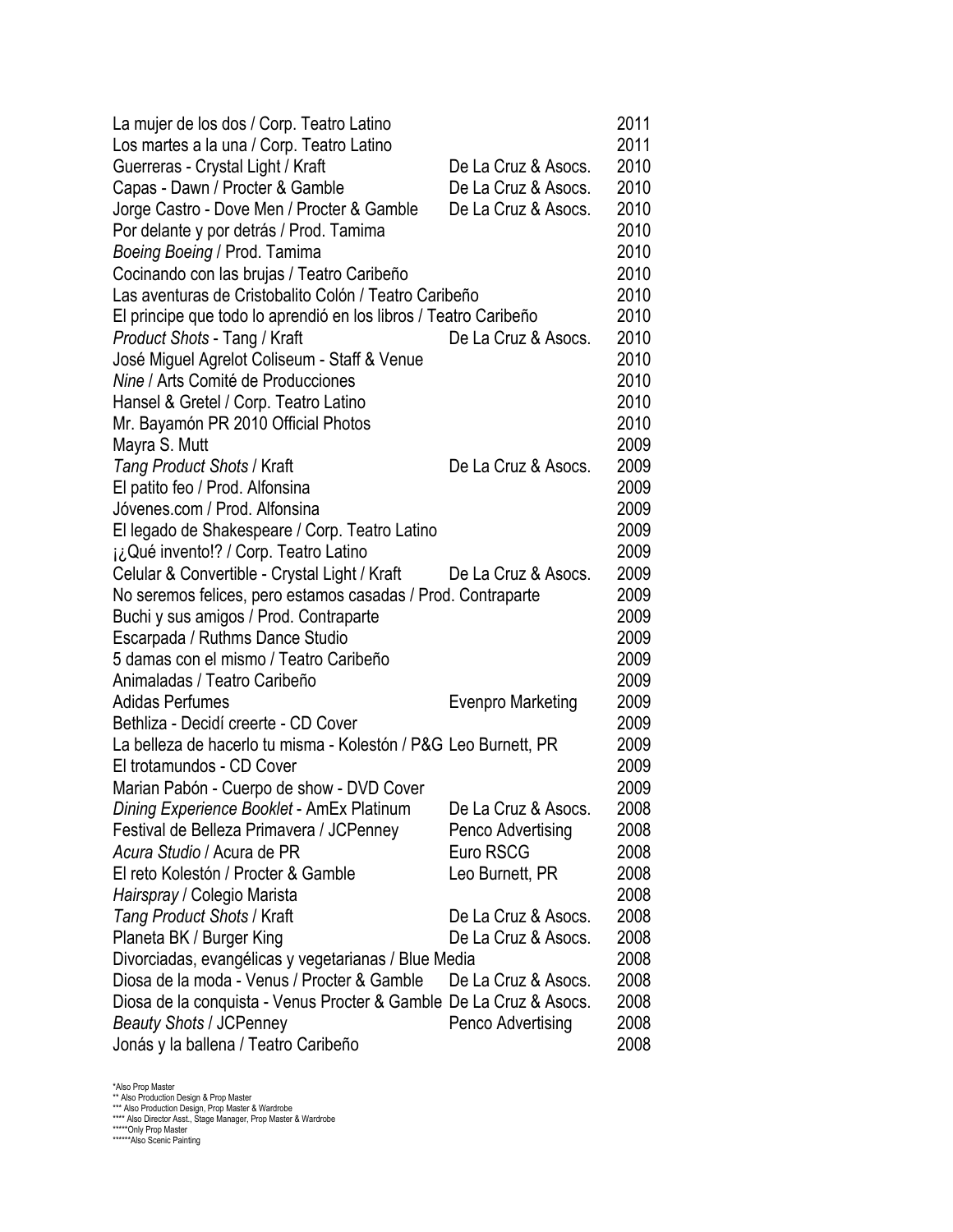| Institutional / Caribbean University                  | <b>Mente Creativa</b>  | 2008           |
|-------------------------------------------------------|------------------------|----------------|
| María / Prod. Contraparte                             |                        | 2007           |
| Tiempo muerto / Teatro Caribeño                       |                        | 2007           |
| El arca de Noé / Teatro Caribeño                      |                        | 2007           |
| Los músicos de Bremen / Teatro Caribeño               |                        | 2007           |
| Las aventuras de Cristobalito Colón / Teatro Caribeño |                        | 2007           |
| Escoba - Dove / Unilever                              | De La Cruz & Asocs.    | 2007           |
| Actors Headshots / Colegio de Actores de PR           |                        | 2007           |
| Product Shots - Glidden / ICI Paints                  |                        | 2007           |
| La resaca / Teatro Caribeño                           |                        | 2006           |
| Los exploradores / Teatro Caribeño                    |                        | 2006           |
| 2007 / El Nuevo Día                                   | De La Cruz & Asocs.    | 2006           |
| New Format / El Nuevo Día                             | De La Cruz & Asocs.    | 2006           |
| Super Papá / El Nuevo Día                             | De La Cruz & Asocs.    | 2006           |
| Super Bella / JCPenney                                | Penco Advertising      | 2006           |
| Mini Cooper & Coaching / BBVA                         | Euro RSCG              | 2006           |
| Stella Nolasco                                        |                        | 2006           |
| Tito Trinidad PSA / JCPenney                          | Lopito, Ileana & Howie | 2006           |
| Tiempo muerto / Teatro Caribeño                       |                        | 2006           |
| Summer Collection / To Be Set Boutique                |                        | 2005           |
| Swimwear Edition / JCPenney                           | Penco Advertising      | 2005           |
| Festival de Belleza Otoño / JCPenney                  | Penco Advertising      | 2005           |
| Christmas Catalog / JCPenney                          | Penco Advertising      | 2005 thru 2011 |
| <b>Fathers Catalog / JCPenney</b>                     | Penco Advertising      | 2005 thru 2011 |
| Mothers Catalog / JCPenney                            | Penco Advertising      | 2005 thru 2011 |
| Arte Público / Editorial Plaza Mayor                  |                        | 2005           |
| Libretazo, Preparados, Duendes / BBVA                 | Euro RSCG              | 2005           |
| Yellow (Still Photographer) / Yellow Prods.           |                        | 2005           |
| Las aventuras de Cristobalito Colón / Teatro Caribeño |                        | 2005           |
| Beauty Salon - Infusium 23 / Procter & Gamble         | Leo Burnett PR         | 2005           |
| Nydia Caro for Dr. Perricone / JCPenney               | Israel Rodríguez       | 2005           |

### **PRODUCER, STUDIO MANAGER & PHOTOGRAPHER ASSIST. - TONY VERA STUDIO**

| <b>AD/CLIENT</b>                                      | <b>AGENCY</b>       | <b>YEAR</b> |
|-------------------------------------------------------|---------------------|-------------|
| TV / Sony                                             | Sala Creativa       | 2004        |
| Giselle - Contra la marea - CD Cover                  | Universal Music     | 2004        |
| Michael Stuart - Sin miedo - CD Cover                 | Universal Music     | 2004        |
| Institucional / Humana Health Care                    | <b>JMD</b>          | 2004        |
| New Look / Finlandia                                  | Adcom Group         | 2004        |
| Día mundial del corazón / Pfizer Caribbean            | <b>JMD</b>          | 2004        |
| Institucional / Samy Salon Products                   | <b>JMD</b>          | 2004        |
| Institucional - Dove Suave / Unilever                 | De La Cruz & Asocs. | 2004        |
| Bricks, Beach, Coffe Collector, Balcony / Havana Cafe |                     | 2003        |

<sup>\*</sup>Also Prop Master<br>\*\* Also Production Design, & Prop Master<br>\*\*\*\* Also Production Design, Prop Master & Wardrobe<br>\*\*\*\* Also Director Asst., Stage Manager, Prop Master & Wardrobe<br>\*\*\*\*\*Also Scenic Painting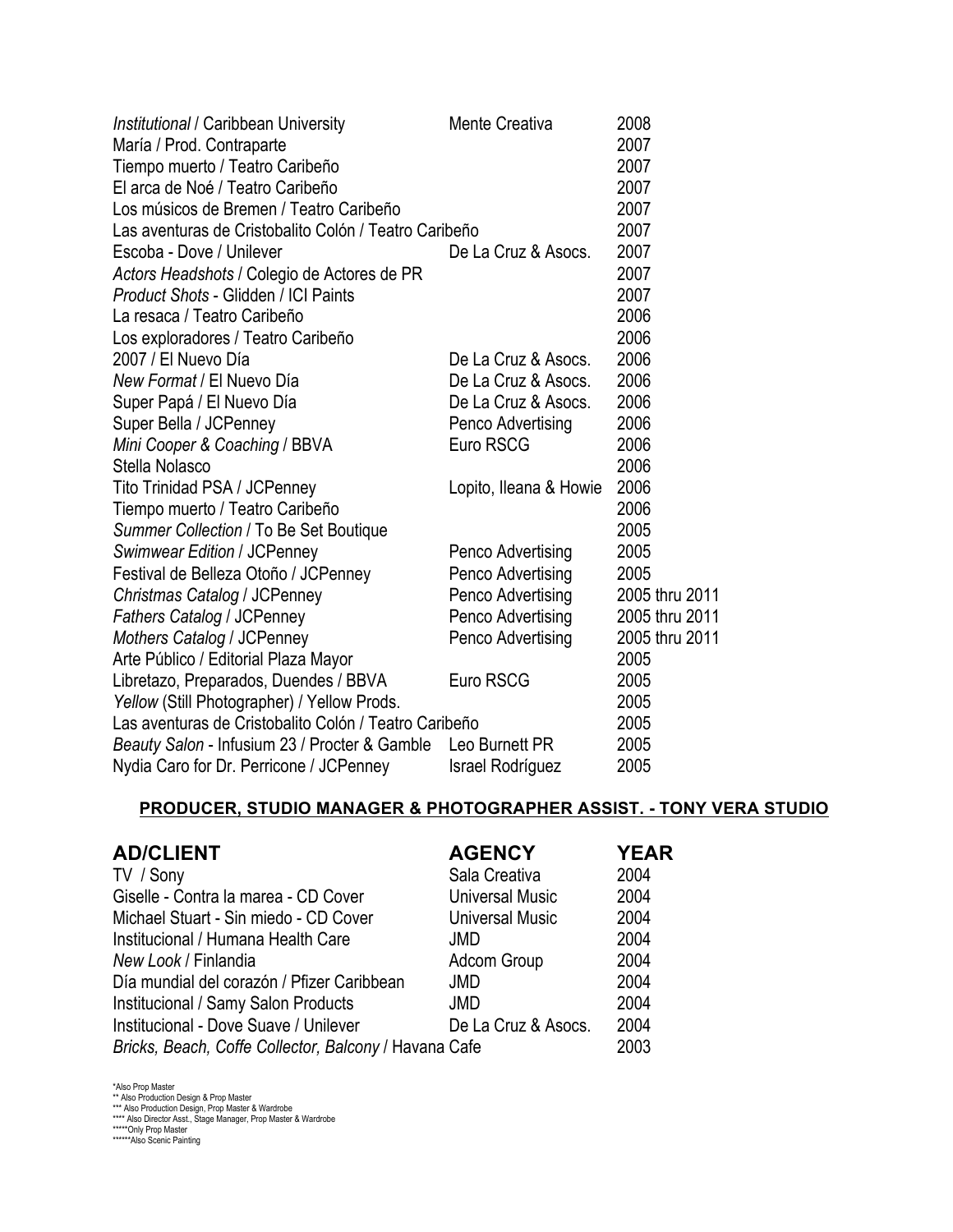| Festival de Belleza Otoño / Sears                                     | De La Cruz & Asocs.           | 2003           |
|-----------------------------------------------------------------------|-------------------------------|----------------|
| Festival de Belleza Primavera / Sears                                 | De La Cruz & Asocs.           | 2003           |
| Perros / Infinity Laser Center                                        | Sajo & García                 | 2003           |
| Nacimiento, Cumpleaños, Boda / Popular Mtg.                           | <b>Publicidad Tere Suarez</b> | 2003           |
| Bar, Enamorados / Movistar                                            | De La Cruz & Asocs.           | 2003           |
| Soraya - Marketing Shots                                              | <b>EMI Latin</b>              | 2003           |
| Limón / Don Q Limón                                                   | De La Cruz & Asocs.           | 2003           |
| Regalos, Mamá, Gloria de las Casas / BBVA                             | <b>Premier Euro</b>           | 2003           |
| Institucional, Puntos, Dominós / BBVA                                 | <b>Premier Euro</b>           | 2003           |
| Twister, Viaje, Alfombra / BBVA                                       | <b>Premier Euro</b>           | 2003           |
| Institucional / Cingular Wireless                                     | Lopito, Ileana & Howie        | 2003           |
| Lanzamiento / Isadora Make up                                         | <b>Premier Euro</b>           | 2003           |
| Melina León - Romántica y sensual - CD Cover                          | Sony Discos                   | 2003           |
| Papá, Remodela, Pinta / BBVA Mortgage                                 | <b>Premier Euro</b>           | 2003           |
| Gimnasta - Soft & Dri / Gillette PR                                   | De La Cruz & Asocs.           | 2003           |
| Luis Fonsi - Abrazar la vida - CD Cover                               | <b>Universal Music</b>        | 2003           |
| Día mundial del corazón / Pfizer Caribbean                            | JMD                           | 2003           |
| Ednita / Popular Mortgage                                             | <b>Publicidad Tere Suarez</b> | 2003           |
| Botiquín - Oral B / Procter & Gamble                                  | De La Cruz & Asocs.           | 2003           |
| Rizo - Herbal Essences / Procter & Gamble                             | Leo Burnett, PR               | 2003           |
| Nursery, Vacaciones, Graduación, Vendida,                             |                               |                |
| Balcón / Crédito & Progreso                                           | De La Cruz & Asocs.           | 2003           |
| Ednita for Avon / Avon PR                                             |                               | 2003           |
| Esperando a mi bebé / Equal                                           | <b>JMD</b>                    | 2003           |
| Domingo Quiñones - Derechos reservados CD                             | <b>RMM Records</b>            | 2002           |
| Plaza Las Américas / Empresas Fonalleda                               | J. Walter Thompson            | 2002 thru 2004 |
| Editorial Ads, Summer / Sears                                         | Mendoza, Dillon & Assocs.     | 2002           |
| Muelle / Beck's Beer                                                  | <b>Premier Euro</b>           | 2002           |
| Piel de cocodrilo / Lubriderm                                         | J. Walter Thompson            | 2002           |
| Motoviaje, Motomagia, Motocompras / Motorola                          | De La Cruz & Asocs.           | 2002           |
| Festival de Belleza Otoño / Sears                                     | De La Cruz & Asocs.           | 2002           |
| Soraya - No one else / Procter & Gamble                               |                               | 2002           |
| DJ / Coors Light Catwalk                                              | WING, PR                      | 2002           |
| Columpio - Herbal Essences / Procter & Gamble Leo Burnett PR          |                               | 2002           |
| Ponte Equalísima / Equal                                              | <b>Marketing Drive</b>        | 2002           |
| Millie Quezada / PRTC                                                 | <b>Premier Euro</b>           | 2001           |
| Grupo Manía - 2050 - CD Cover                                         | <b>Universal Music</b>        | 2001           |
| Summer & Holiday Ads for Revista Mi Gente / Sears The Bravo Group, LA |                               | 2001           |
| Sra. Gómez / Coqui.net                                                | <b>Premier Euro</b>           | 2001           |
| S.O.S. - Infusium 23 / Clairol                                        | <b>FCB</b>                    | 2001           |
| Gota / Miller Light Beer                                              | De La Cruz & Asocs.           | 2001           |
| <b>Fathers Catalog / JCPenney</b>                                     | Penco Advertising             | 2001 thru 2004 |
| Mothers Catalog / JCPenney                                            | Penco Advertising             | 2001 thru 2004 |
| Gilberto Santarosa - Intenso - CD Cover                               | Sony International            | 2001           |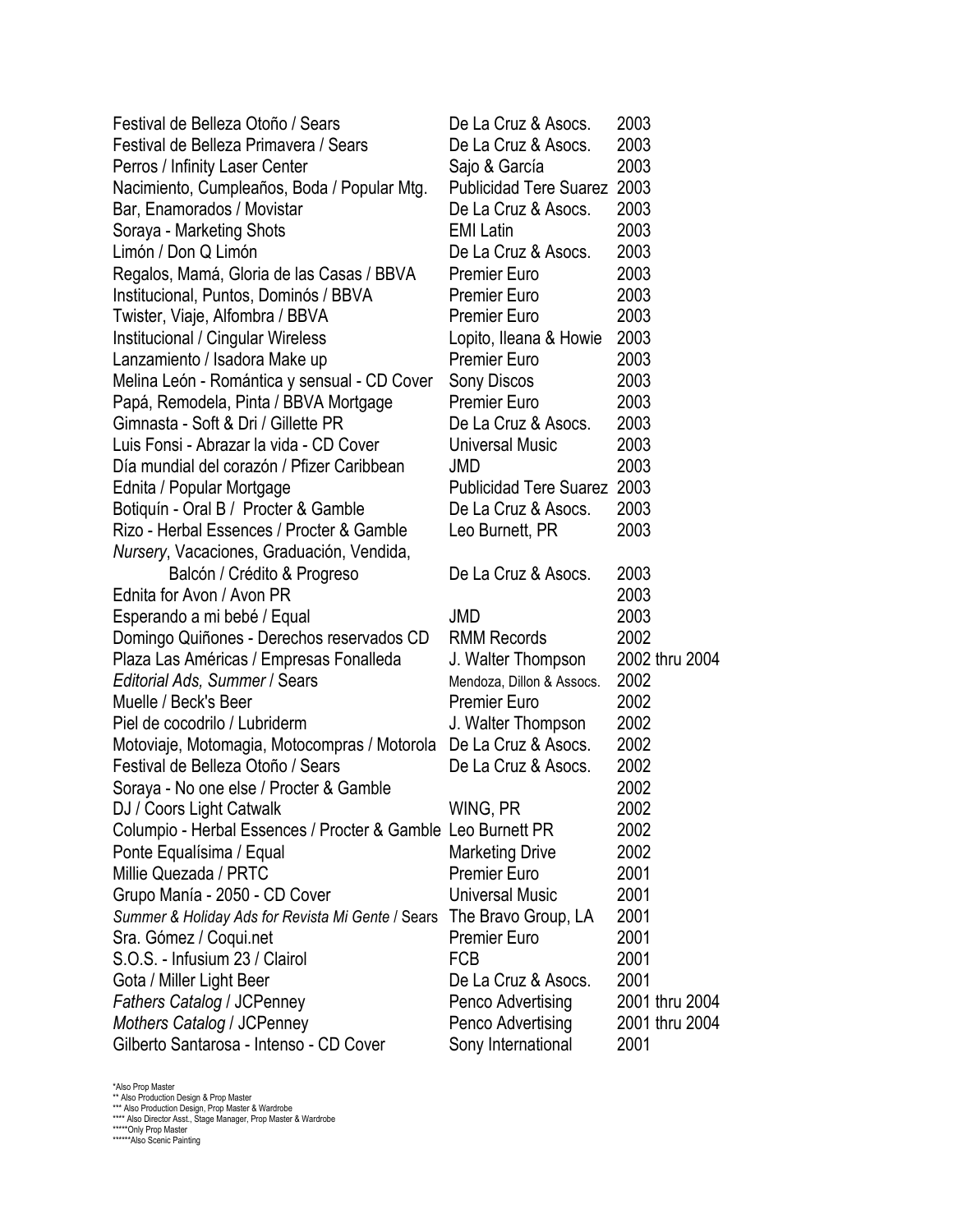| <b>Fashion Sense / Marianne</b>                                          | <b>Premier Euro</b>    | 2001           |
|--------------------------------------------------------------------------|------------------------|----------------|
| Institucional / RG Bank                                                  | De La Cruz & Asocs.    | 2001           |
| Víctor Manuelle - Instinto y deseo - CD Cover                            | Sony International     | 2001           |
| Martini, Blue Devil, Bloody Mary / Beefeater                             | <b>Premier Euro</b>    | 2001           |
| Brenda Lee Quiñones 2002 Calendar                                        |                        | 2001           |
| Matrix - Doritos / Frito Lay                                             | BBDO, PR               | 2001           |
| Yamila Díaz / Cover Girl                                                 | WING, PR               | 2000           |
| Top Models, Confesionario, Scrooge, Escuela /                            |                        |                |
| <b>Prime Outlets PR</b>                                                  | <b>FCB</b>             | 2000           |
| Gimnasio, Café, Pediatra, Atleta / consalud.com                          | <b>FCB</b>             | 2000           |
| Aromas - Downy / Procter & Gamble                                        | Leo Burnett, PR        | 2000           |
| Temporadas / Marianne                                                    | <b>Premier Euro</b>    | 2000           |
| Michael Stuart - Súbele el volumen - CD Cover                            | <b>RMM Records</b>     | 2000           |
| Spring / Cover Girl                                                      | WING, PR               | 2000           |
| Limi-t 21 - Sabe a límite - CD Cover                                     | <b>EMI Latin</b>       | 2000           |
| Ron Cacique                                                              | JMD                    | 2000           |
| Christmas Catalog / JCPenney                                             | Penco Advertising      | 2000 thru 2004 |
| <b>Fashion Editorials / De Moda Magazine</b>                             |                        | 1999           |
| <b>Fashion Editorials / Caras Magazine</b>                               |                        | 1999 thru 2004 |
| Limi-t 21 - Séptima armonía - CD Cover                                   | <b>EMI Latin</b>       | 1999           |
| Friends / Cellpage                                                       | Lopito, Ileana & Howie | 1999           |
| Shake your bon-bon - Ricky Martin / Pepsi Music BBDO, PR                 |                        | 1999           |
| Fruit Punch, Acerola / Campo Fresco                                      | De La Cruz & Asocs.    | 1999           |
| Melina León - Con los pies sobre la tierra - CD Cover Sony International |                        | 1999           |
| Institucional / Marianne                                                 | <b>Premier Euro</b>    | 1999           |
| Baloncelistas / AT&T                                                     | BBDO, PR               | 1999           |
| Manny Manuel - Lleno de vida - CD Cover                                  | <b>RMM Records</b>     | 1999           |
| Brenda Lee Quiñones / Naya Water                                         | BBDO, PR               | 1999           |
| Crackle / Cover Girl                                                     | WING, PR               | 1999           |
| Grupo Manía - Masters of the Stage - CD Cover                            | Sony International     | 1999           |
| Institucional / Sears                                                    | De La Cruz & Asocs.    | 1999           |
| Nirvana / Cover Girl                                                     | WING, PR               | 1999           |
| Gisselle - Lo mejor de Gisselle - CD Cover                               | Ariola International   | 1999           |
| Spring Ads for Revista Nuestra Gente / Sears                             | The Bravo Group, LA    | 1999           |
| Secreto, Invertir, Exito / Charles Schwab                                | EJE                    | 1999           |
| La copa de la vida - Ricky Martin / Pepsi for FIFA BBDO, PR              |                        | 1998           |
| Diseño / Eye Center                                                      | EJE                    | 1998           |
| Imagen / Lexus                                                           | <b>FCB</b>             | 1998           |
| Desde el 89 / Glaxo Wellcome                                             | <b>FCB</b>             | 1998           |
| El mundo está más cerca de lo que imaginas / FedEx BBDO, PR              |                        | 1998           |
| Diosas / Miller Lite                                                     | De La Cruz & Asocs.    | 1998           |
| Annual Report / Banco Popular                                            |                        | 1998           |
| Saned Rivera - Quiero entregarme a ti - CD Cover                         | <b>EMI Latin</b>       | 1997           |
| Ednita Nazario / PRTC                                                    | <b>Premier Euro</b>    | 1997           |
|                                                                          |                        |                |